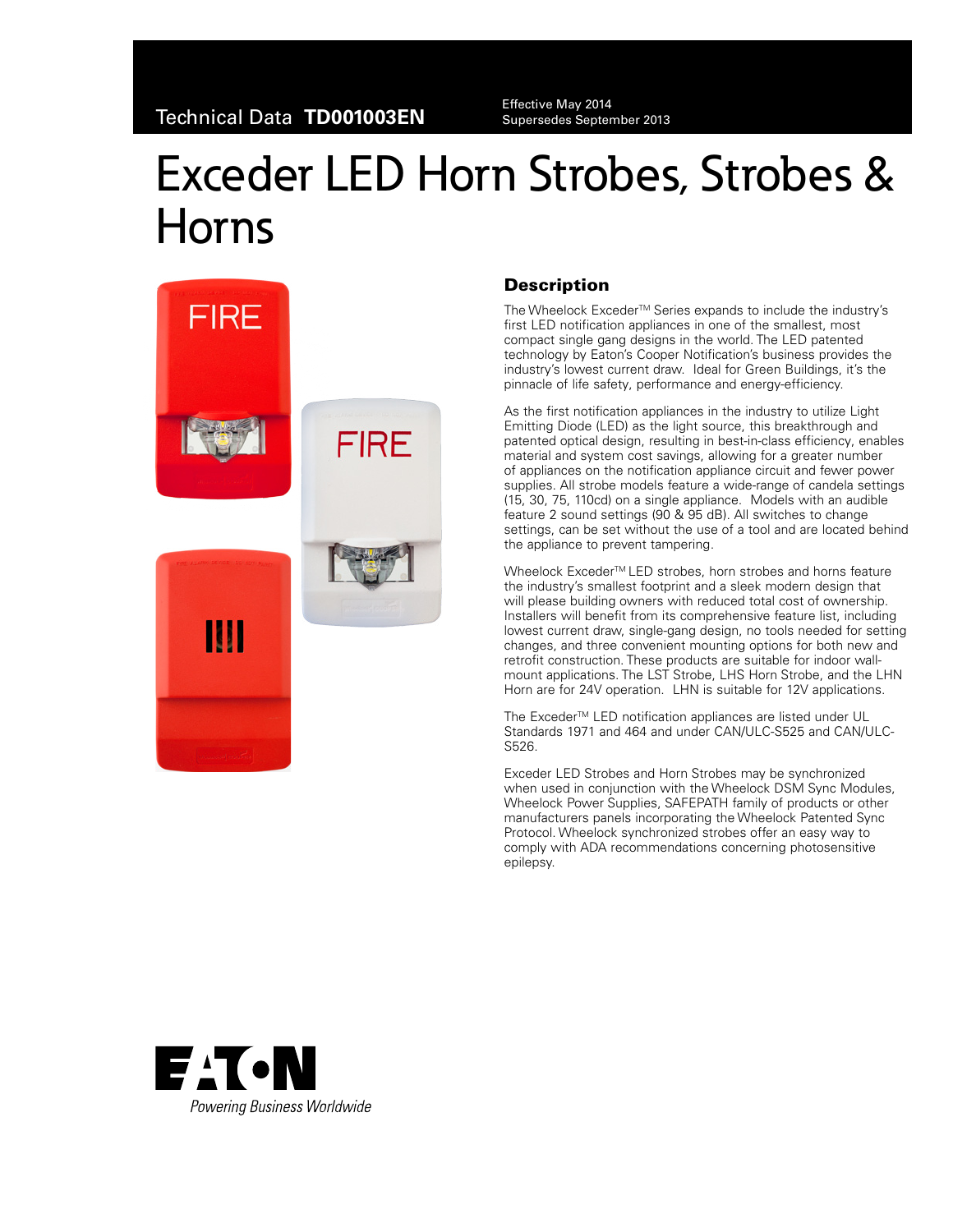# Technical Data TD001003EN

## Features

- • Energy Efficient
	- Patented LED technology provides industry's lowest current draw
	- Fewer power supplies required, smaller wire gage, reduced wire runs
- • Low-Profile Design
	- • One of the smallest, most compact single-gang designs
	- Sleek, modern aesthetics with no visible mounting screws
- • Special Lettering Available
- • 4 Field Selectable Settings in 1 Device
	- • Select 15, 30, 75, 110 cd
- • 2 Audible Settings
	- • Select 90 or 95 dB
	- • Select temporal or steady horn output
- Easy-to-Install
	- • Finger slide switches--No tools needed for setting changes
	- • IN/OUT screw terminals using #12 to #18 AWG wires
	- Mounting Options include Exceder LSBB, any single-gang backbox and to 4" square with adapter kit
- • Strobe Synchronization Components
	- Meet synchronizing standards with Wheelock's DSM Sync Modules, PS-6/8 Power Supplies or SAFEPATH products
- • Compliance
	- • UL 1971, UL 464, ULC-S525, ULC-S526
	- • Factory Mutual (FM)
	- California State Fire Marshal (CSFM)
	- • FCC Part 15, ICES

**Note:** All CAUTIONS and WARNINGS are identified by the symbol  $\hat{A}$ . All warnings are printed in bold capital letters.

# **WARNING**

**PLEASE READ THESE SPECIFICATIONS AND ASSOCIATED INSTALLATION INSTRUCTIONS CAREFULLY BEFORE USING, SPECIFYING OR APPLYING THIS PRODUCT. VISIT WWW.COOPERNOTIFICATION.COM OR CONTACT COOPER NOTIFICATION FOR THE CURRENT INSTALLATION INSTRUCTIONS. FAILURE TO COMPLY WITH ANY OF THESE INSTRUCTIONS, CAUTIONS OR WARNINGS COULD RESULT IN IMPROPER APPLICATION, INSTALLATION AND/OR OPERATION OF THESE PRODUCTS IN AN EMERGENCY SITUATION, WHICH COULD RESULT IN PROPERTY DAMAGE, AND SERIOUS INJURY OR DEATH TO YOU AND/OR OTHERS.**

## General Notes

- • Strobes are designed to flash at 1 flash per second minimum over their "Regulated Voltage Range." Note that NFPA-72 specifies a flash rate of 1 to 2 flashes per second and ADA Guidelines specify a flash rate of 1 to 3 flashes per second.
- All candela ratings represent minimum effective Strobe intensity based on UL 1971.



#### **Figure 1. Wall Strobe**



**Figure 2. Wall Horn Strobe**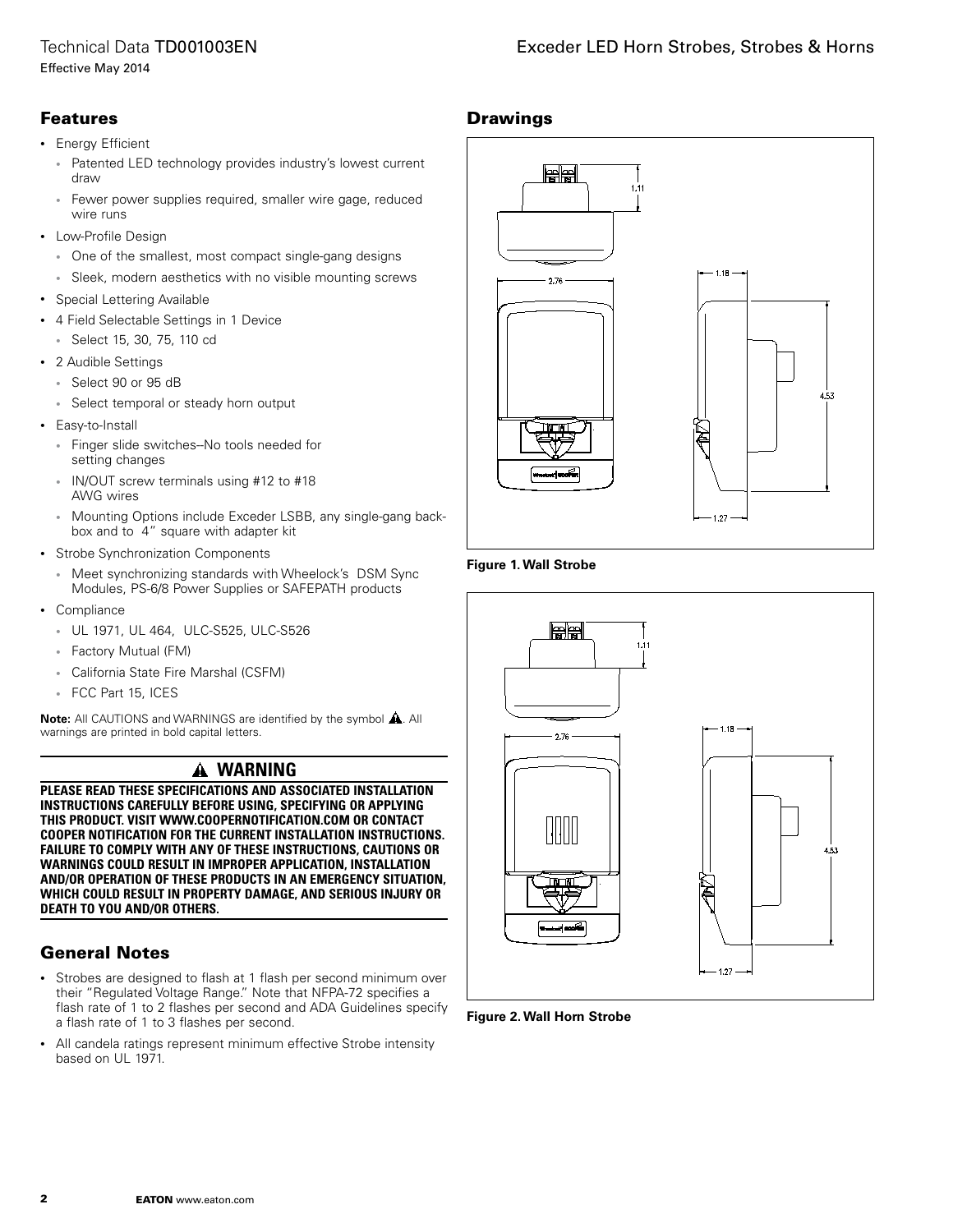#### **Table 1. Strobe Ratings**

#### **Table 2. Horn Ratings**

|                            |                                       | <b>UL/ULC Max Current</b> $\mathbb{O}$ |       |       |       |                          |                                       |                |                |
|----------------------------|---------------------------------------|----------------------------------------|-------|-------|-------|--------------------------|---------------------------------------|----------------|----------------|
| <b>Exceder LED Strobes</b> |                                       | 24VDC                                  |       |       |       | <b>Exceder LED Horns</b> |                                       |                |                |
| <b>Model</b>               | <b>Regulated Voltage</b><br>Range VDC | 15                                     | 30    | 75    | 110   | <b>Model</b>             | <b>Regulated Voltage</b><br>Range VDC | 95 dB          | 90 dB          |
| LST                        | 16.0-33.0                             | 0.030                                  | 0.040 | 0.115 | 0.200 | LHN<br>LHN               | $8.0 - 17.5$<br>$16.0 - 33.0$         | 0.024<br>0.030 | 0.018<br>0.022 |

#### **Table 3. Code 3 Horn Strobe Ratings**

|            |                  |       | UL/ULC Max Current 1 at Anechoic 95 dBA |       |       | UL/ULC Max Current 1 at Anechoic 90 dBA |       |       |       |       |
|------------|------------------|-------|-----------------------------------------|-------|-------|-----------------------------------------|-------|-------|-------|-------|
| Model      | <b>Voltage</b> 2 | 15    | 30                                      | 75    | 110   | <b>Voltage</b> <sup>2</sup>             | 15    | 30    | 75    | 110   |
| <b>LHS</b> | 16.0 -33.0       | 0.040 | 0.046                                   | 0.125 | 0.219 | $16.0 - 33.0$                           | 0.038 | 0.042 | በ 199 | 0.209 |

#### **Table 4. Specification & Ordering Information**

| <b>Model</b>                                                                      | <b>Order Code</b>                                            | <b>Strobe Candela</b>                                                                                                        | <b>Red</b>              | White                        | Lettering                                                                                                                  | Sync w/ DSM or<br>Wheelock Power Supplies                         |
|-----------------------------------------------------------------------------------|--------------------------------------------------------------|------------------------------------------------------------------------------------------------------------------------------|-------------------------|------------------------------|----------------------------------------------------------------------------------------------------------------------------|-------------------------------------------------------------------|
| <b>Horn Strobes</b>                                                               |                                                              |                                                                                                                              |                         |                              |                                                                                                                            |                                                                   |
| LHSR<br><b>LHSW</b><br>LHSR-A<br>LHSR-N<br>LHSW-A<br>LHSW-AL<br>LHSW-N            | 0526<br>0527<br>0740<br>0741<br>0742<br>0743<br>0744         | 15/30/75/110<br>15/30/75/110<br>15/30/75/110<br>15/30/75/110<br>15/30/75/110<br>15/30/75/110<br>15/30/75/110                 | X<br>$_{\rm X}^{\rm X}$ | Χ<br>Χ<br>$_{\rm X}^{\rm X}$ | <b>FIRE</b><br><b>FIRE</b><br><b>AGENT</b><br>No Lettering<br>AGENT<br><b>ALERT</b><br>No Lettering                        | Χ<br>$\mathsf X$<br>X<br>$_{\rm X}^{\rm X}$<br>$_{\rm X}^{\rm X}$ |
| <b>Strobes</b>                                                                    |                                                              |                                                                                                                              |                         |                              |                                                                                                                            |                                                                   |
| <b>LSTR</b><br>LSTW<br>LSTR-A<br>LSTR-AL<br>LSTW-A<br>LSTW-AL<br>LSTW-N<br>LSTR-N | 0528<br>0529<br>0747<br>0748<br>0749<br>0750<br>0751<br>0754 | 15/30/75/110<br>15/30/75/110<br>15/30/75/110<br>15/30/75/110<br>15/30/75/110<br>15/30/75/110<br>15/30/75/110<br>15/30/75/110 | Χ<br>X<br>X<br>Χ        | Χ<br>X<br>X<br>X             | <b>FIRE</b><br><b>FIRE</b><br><b>AGENT</b><br><b>ALERT</b><br><b>AGENT</b><br><b>ALERT</b><br>No Lettering<br>No Lettering | Χ<br>Χ<br>X<br>X<br>X<br>X<br>Χ<br>Χ                              |
| <b>Horns</b>                                                                      |                                                              |                                                                                                                              |                         |                              |                                                                                                                            |                                                                   |
| <b>LHNR</b><br>LHNW                                                               | 0530<br>0531                                                 |                                                                                                                              | Χ                       | X                            |                                                                                                                            | Χ<br>X                                                            |
| <b>Accessories</b>                                                                |                                                              |                                                                                                                              |                         |                              |                                                                                                                            |                                                                   |
| LSBB-R<br>LSBB-W<br>ESB-KIT-R<br>ESB-KIT-W                                        | 2420<br>2403<br>0533<br>0534                                 | Exceder LED Backbox<br>Exceder LED Backbox<br>Exceder LED Trim Plate<br>Exceder LED Trim Plate                               | Χ<br>X                  | Χ<br>Χ                       |                                                                                                                            |                                                                   |

#### **Table 5. Specifications**

| <b>Physical</b>                        |                                                                                                                                                                                                                                                               |  |  |  |  |
|----------------------------------------|---------------------------------------------------------------------------------------------------------------------------------------------------------------------------------------------------------------------------------------------------------------|--|--|--|--|
| Material                               | Red or white textured UV stabilized, colored impregnated engineered plastic. Exceeds 94V-0 UL flammability rating                                                                                                                                             |  |  |  |  |
| Weight                                 | .035 lbs.                                                                                                                                                                                                                                                     |  |  |  |  |
| Lens                                   | Light Emitting Diode (LED) in a rugged Lexan lens                                                                                                                                                                                                             |  |  |  |  |
| <b>Dimensions</b>                      | 4.53"H x 2.76 W x 1.27" D; Trimplate: 5.25" H x 4.58W x 0.32 D                                                                                                                                                                                                |  |  |  |  |
| <b>Operating Temperature</b>           | Indoor: $33.8^{\circ}$ F to $120.2^{\circ}$ F (0 $^{\circ}$ C to 49 $^{\circ}$ C) and maximum humidity of 93%                                                                                                                                                 |  |  |  |  |
| <b>Mounting &amp; Wire Connections</b> |                                                                                                                                                                                                                                                               |  |  |  |  |
| Mounting (indoor only)                 | Wall-mount applications only. Single-gang, Exceder LSBB backboxes or to 4" square with adapter kit                                                                                                                                                            |  |  |  |  |
| Wire Connections                       | #12 through #18 AWG                                                                                                                                                                                                                                           |  |  |  |  |
| <b>Power &amp; General</b>             |                                                                                                                                                                                                                                                               |  |  |  |  |
| Operating voltage                      | 12 VDC: 8 - 17.5 VDC; 24 VDC: 16 - 33 VDC (12 VDC LHN models only)                                                                                                                                                                                            |  |  |  |  |
| Strobe Output Rating                   | UL 1971, ULC S526: Selectable 15, 30, 75, 110 candela output                                                                                                                                                                                                  |  |  |  |  |
| Strobe Flash Rate                      | Strobes are designed to flash at 1 flash per second                                                                                                                                                                                                           |  |  |  |  |
| <b>Synchronization Models</b>          | Strobes can be synchronized with Wheelock's DSM Sync Modules, PS-6/8 Power Supplies or SAFEPATH products, using Wheelock<br>patented sync protocol                                                                                                            |  |  |  |  |
| Temporal Audible Pattern               | Selectable Continuous or Code 3 Horn tone: The Code 3 temporal pattern (1/2 second on, 1/2 second off, 1/2 second on, 1/2 sec-<br>ond off, 1/2 second on, 1-1/2 off and repeat) is specified by ANSI and NFPA 72 for standard emergency evacuation signaling. |  |  |  |  |

a RMS current ratings are per UL maximum RMS method. UL max current rating is the maximum RMS current within the listed voltage range (16-33v for 24v units). For strobes the UL max current is usually at the minimum listed voltage (16v for 24v units). For audibles the max current is usually at the maximum listed voltage (33v for 24v units). For unfiltered FWR ratings, see installation instructions.